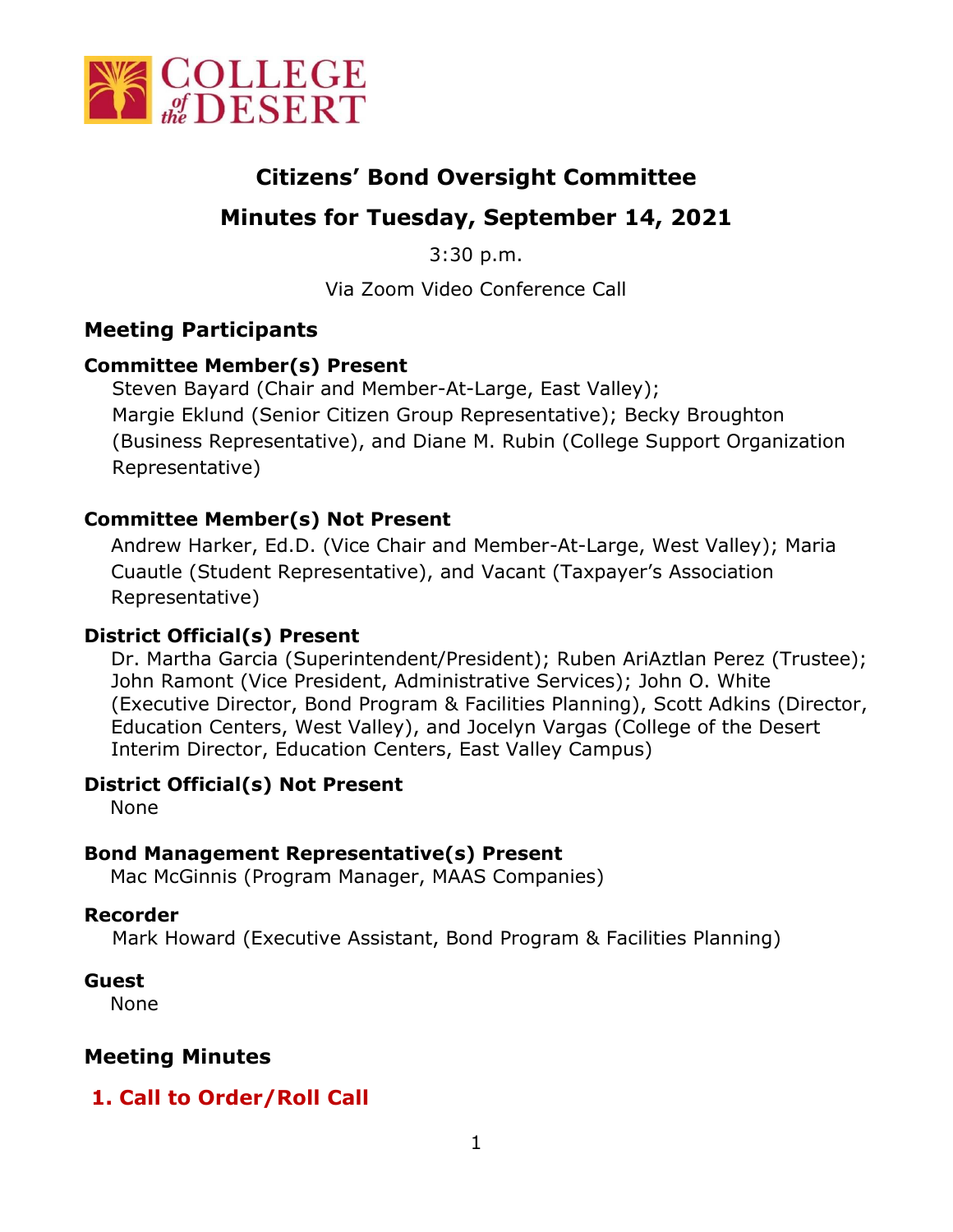

• Chair Steven Bayard called the committee to order at 3:30 p.m. The committee had a quorum.

### **1.1 Public Comments**

• Pursuant to the Governor's Executive Order N-25-20, Chair Steven Bayard stated that the COC Committee may participate via teleconference. He further stated that public participation, in accordance with Executive Order N-25-20 and guidance from the California Department of Public Health on gatherings, remote public participation is allowed and will be accepted by email to

[mhoward@collegeofthedesert.edu](mailto:mhoward@collegeofthedesert.edu) during the meeting, prior to the close of public comment on an item, and read into the record during public comment. There is a time limit of three (3) minutes per person and a maximum of 15 minutes for the entire meeting.

• Chair Steven Bayard requested that any guest(s) present in the Zoom meeting identify themselves or reached out to Mark Howard via email. No response was received and Recorder Mark Howard confirmed no guest(s) had joined the meeting or had communicated through email.

## **2. Action Items**

#### **2.1 Approval of Agenda**

• A motion was made by Becky Broughton to approve the September 14, 2021 Meeting Agenda. Diane Rubin seconded the motion. No discussion ensued. All in favor. No opposed. Motion was passed.

#### **2.1 Conclusion**

• September 14, 2021 Meeting Agenda was approved as presented.

| 2.1 Follow-up Items | 2.1 Task of | 2.1 Due by  |
|---------------------|-------------|-------------|
| <b>None</b>         | <b>None</b> | <b>None</b> |

## **2.2 Approval of June 8, 2021 Minutes**

• A motion was made by Margie Eklund to approve the June 8, 2021 Meeting Minutes as presented. Diane Rubin seconded the motion. No further discussion ensued. All in favor. No opposed. Motion was passed.

## **2.2 Conclusion**

• June 8, 2021 Meeting Minutes were approved.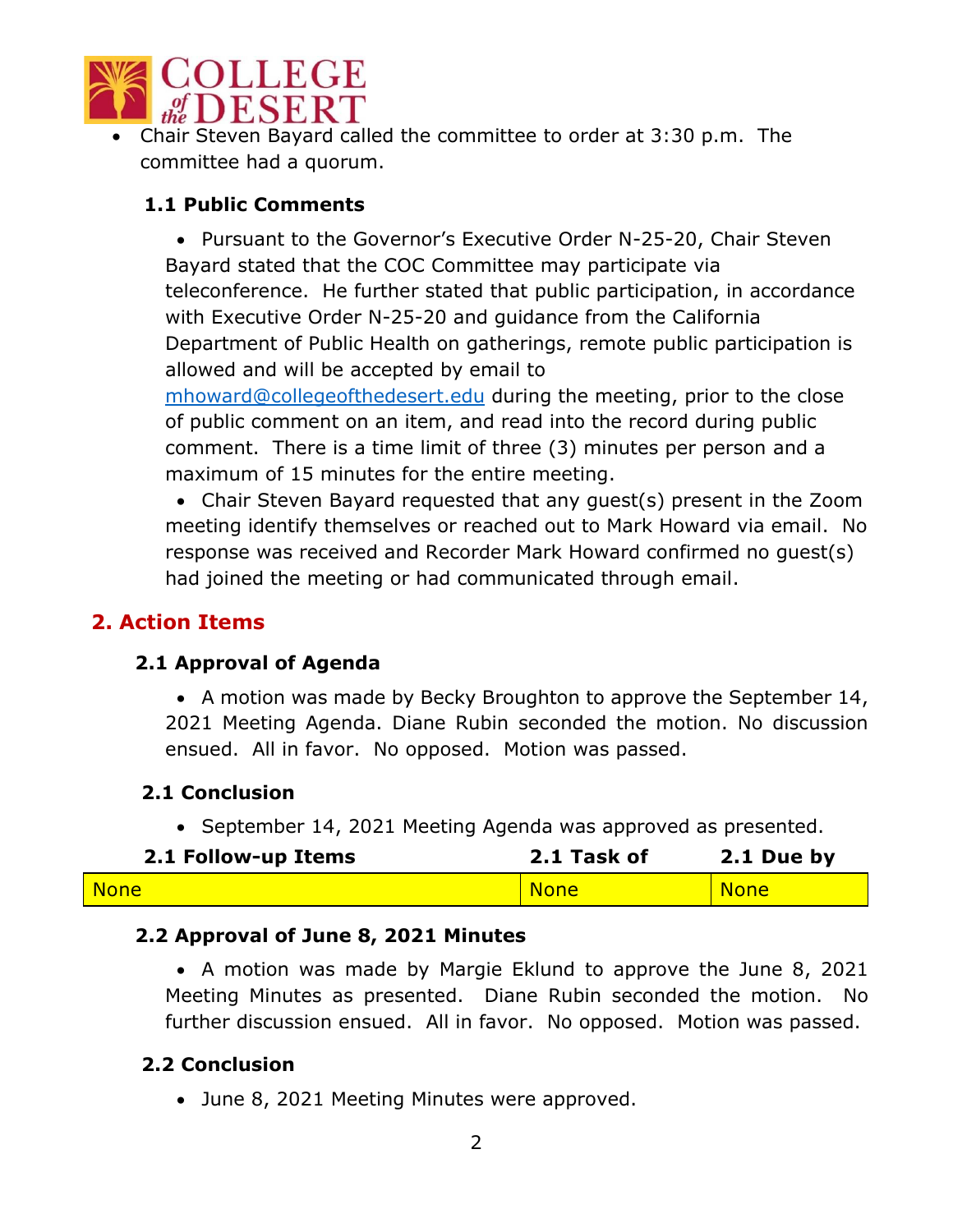

| 2.2 Follow-up Items | 2.2 Task of | 2.2 Due by  |
|---------------------|-------------|-------------|
| <b>None</b>         | <b>None</b> | <b>None</b> |

#### **2.3 Committee Member Appointment(s) Reappointment(s) Process**

• Chair Steven Bayard requested the Committee present nominations for the 2021-2022 Citizens' Bond Oversight Committee Chair and Vice Chair. After a brief discussion Andrew Harker was nominated for Chair and Diane Rubin for Vice Chair. Margie Eklund made a motion to approve the nominations and Stephen Bayard seconded the motion. No further discussion ensued. All in favor. No opposed. Motion was passed.

#### **2.3 Conclusion**

• Andrew Harker will serve as the 2021-2022 Citizens' Bond Oversight Committee Chair and Diane Rubin as the Vice Chair.

| 2.3 Follow-up Items | 2.3 Task of | 2.3 Due by  |
|---------------------|-------------|-------------|
| <b>None</b>         | <b>None</b> | <b>None</b> |

#### **3. Information/Discussion Items**

#### **3.1 Projects Updates**

- Mac McGinnis presented the Bond Project Updates PowerPoint presentation regarding the following sites:
- o Palm Desert Central Campus, Athletics Stadium and Fields Project:
	- $\checkmark$  This project is in schematic design with the architect and will be presented to the Board at their next meeting. The following aspects were noted:
		- The stadium renovation includes new work-out spaces, locker rooms, restrooms and outdoor lighting;
		- Realigning of the football and soccer fields, and
		- **EXECT** Installation of public restrooms and a food court for food trucks.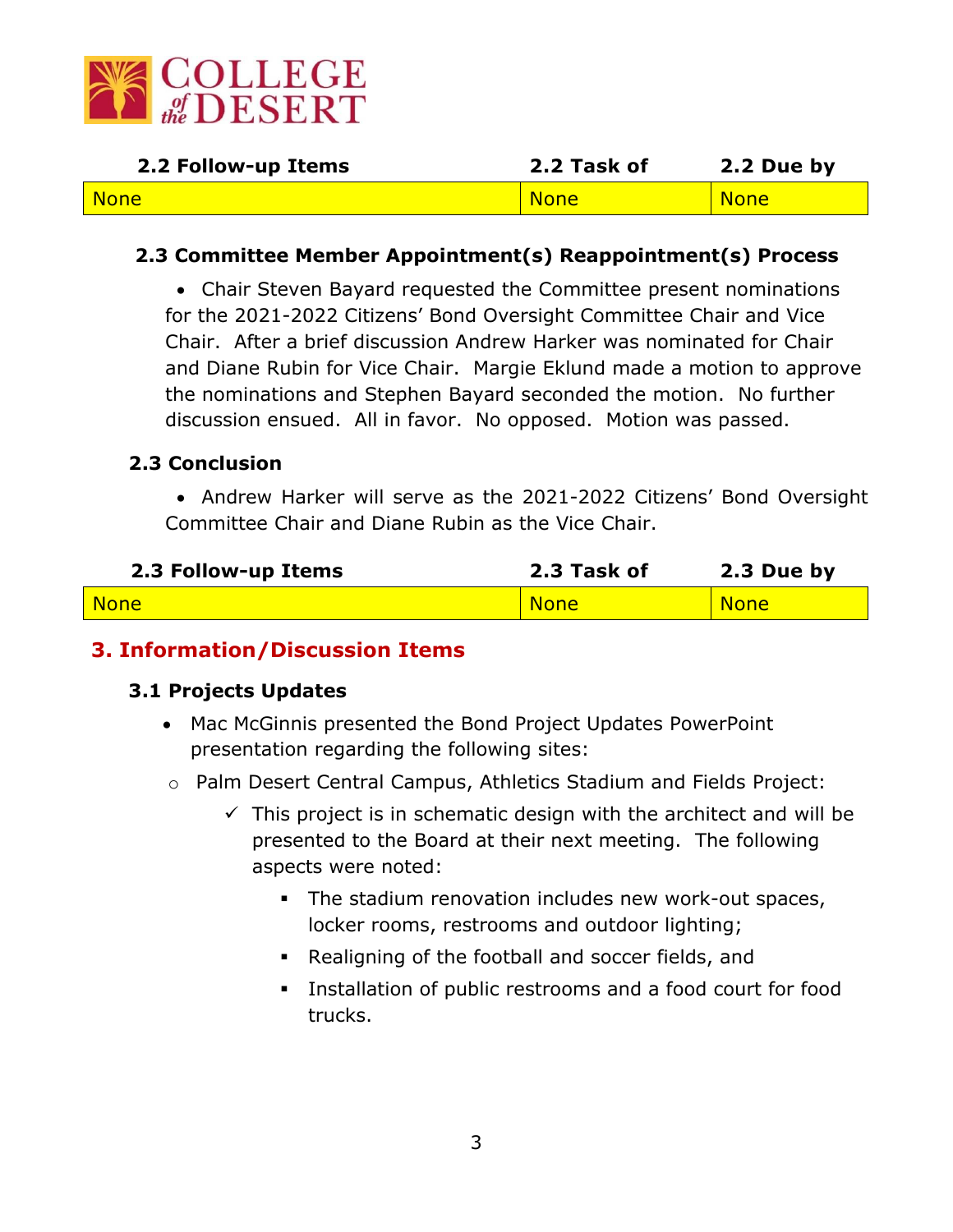

- o Indio Center Expansion:
	- $\checkmark$  This project has been submitted to Division of State Architect (DSA) for approval and anticipate construction to begin in spring, 2022. Some of the highlights are:
		- The new building will be a three story, 67,000 square feet, mid-century designed structure, with classrooms, labs, multi-purpose spaces, indoor and outdoor gathering areas, and a cafeteria.
		- Once completed the classes will be moved from the old building, which will then have 10,000 square feet renovated to enlarge the classrooms and other spaces to comply with current standards.
- o Indio Child Development Center:
	- $\checkmark$  This project has also been submitted to DSA for review and is expected to begin construction shortly after the Indio expansion project. Details included the following:
		- **The new Indio Child Development Center will encompass** 17,000 square feet, incorporating a modern architecture style for this state-of-the-art facility.
		- The building features pre-school classrooms, toddler rooms, indoor and outdoor play spaces, meeting rooms and a new parking lot.
- o Palm Springs Development Project:
	- $\checkmark$  This project is still in the schematic design phase with the architects reviewing building design and performing numbers studies. In review Mac noted the following:
		- The new Palm Springs campus will consist of multiple buildings covering 300,000 square feet.
- o The Roadrunner Motors Project:
	- $\checkmark$  This project is in the schematic design phase and the architects are reviewing all elements involved.
- A brief discussion ensued regarding materials, services and labor costs increases and impact on the projects.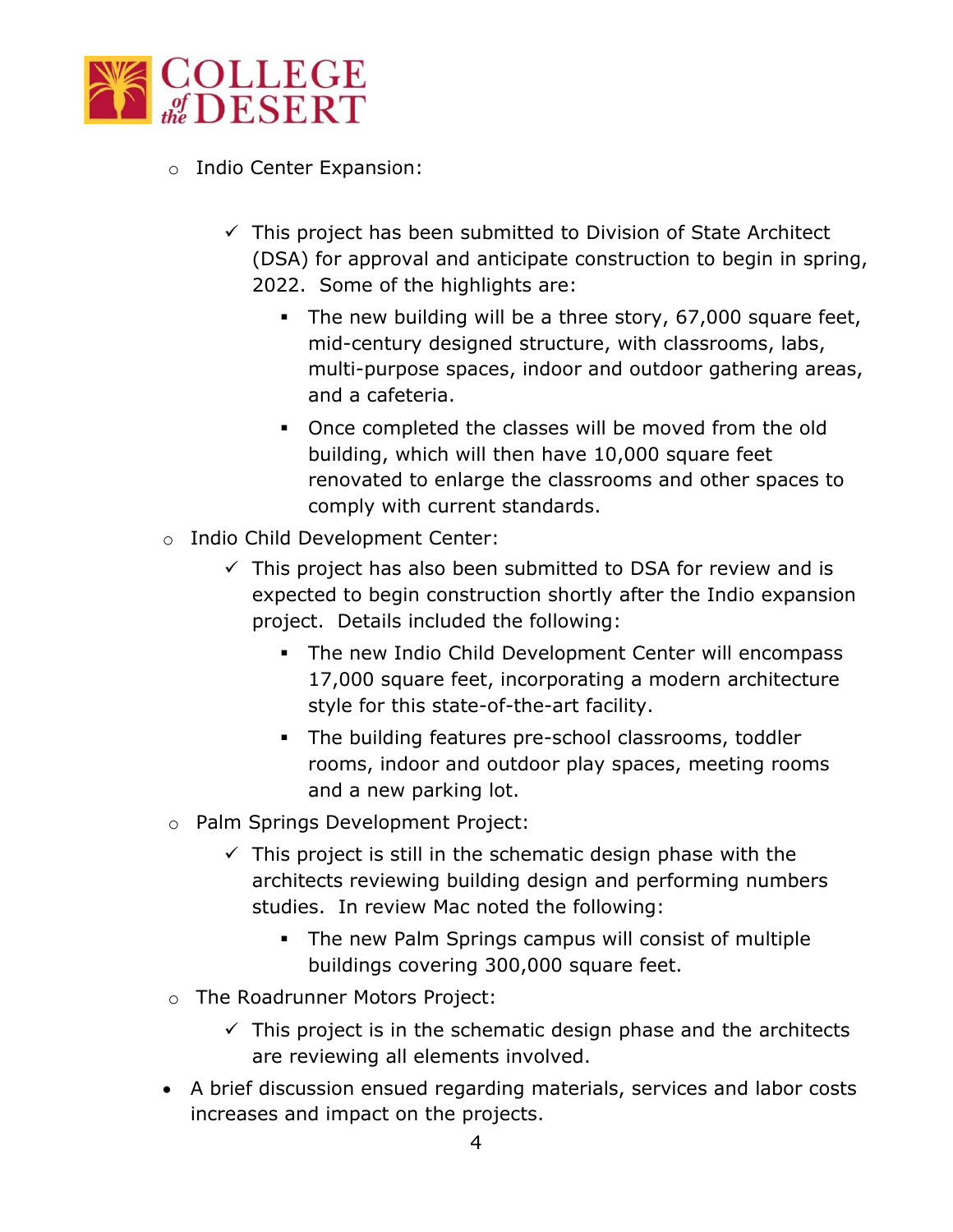

#### **3.1 Conclusion**

• Committee members were briefed on future projects.

| 3.1 Follow-up Items | 3.1 Task of | 3.1 Due by  |
|---------------------|-------------|-------------|
| <b>None</b>         | <b>None</b> | <b>None</b> |

#### **3.2 Committee Member Vacancies Update**

• Chair Steven Bayard advised the committee that the East Valley Member at Large and Taxpayer's Association committee member vacancies were actively being recruited.

#### **3.2 Conclusion**

• Committee members were briefed on the two committee member vacancies.

| 3.2 Follow-up Items | 3.2 Task of | 3.2 Due by  |
|---------------------|-------------|-------------|
| <b>None</b>         | <b>None</b> | <b>None</b> |

## **4. Future Agenda Topics**

- 2020-2021 COC Annual Report Draft (Informational item)
- Committee Members to Execute Annual Conflicts of Interest Form (Informational item)

## **5. Questions for the District**

- Chair Steven Bayard posed the following two questions to the District Officials, concerning Bond proceeds and expenditures:
	- 1. "Are you aware of any Bond proceeds that were expended for purposes other than those set forth in Measure B or Measure CC?" On behalf of the District John Ramont responded, "No".
	- 2. "Are you aware of any Bond proceeds that were expended for any teacher or administrative salaries of the College or for the operating expense?"

On behalf of the District John Ramont responded, "No".